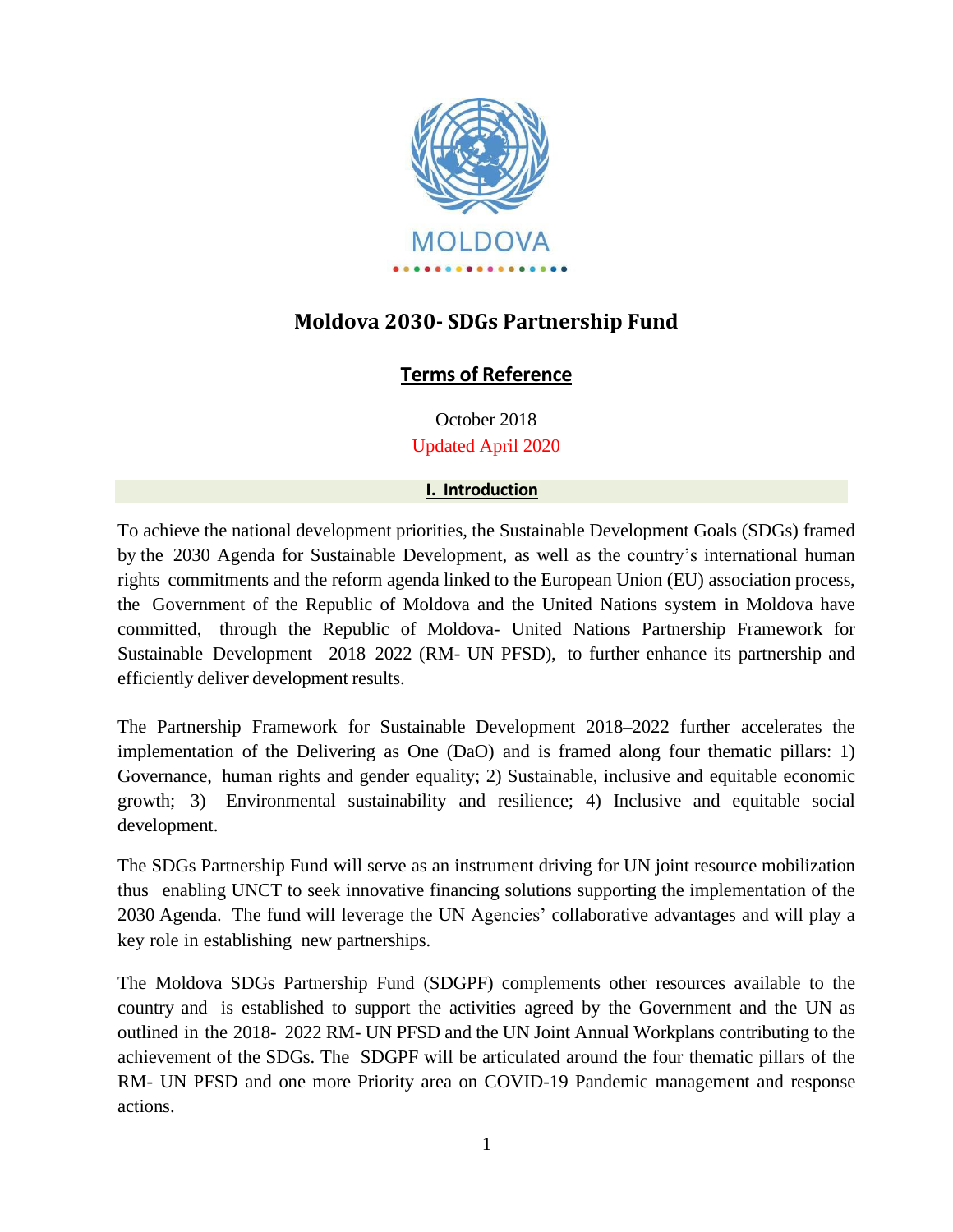The MPTF Office (MPTFO) acts as Administrative Agent for the SDGPF on behalf of the Participating UN Organisations and administers the fund in accordance with its Regulations and Rules. The SDGPF operates on the basis of a series of agreements between agencies and the Administrative Agent and between donors and the Administrative Agent.

## **II. Functions of the "Innovating Moldova 2030"- SDGs Partnership Fund**

- 1. The *Moldova 2030-* SDGs *Partnership Fund* aimsto ensure:
	- a. **Coherence**: to support an integrated and coherent UN system resource mobilization and administration of a joint pool of government and donor resources to support implementation of UN joint programmes in adhering to the Delivering as One standards and to support delivering of results of the RM-UN PFSD.
	- b. **Cooperation:** to enhance cooperation and collaboration among various internal and external stakeholders to deliver on a wide range of areas under RM- UN PFSD, including leveraging of resources.
	- c. **Cost and risk reduction:** to enhance efficiency and reduce transaction costs, including information, coordination and administrative costs, through joint resource mobilization in a single fund administered by a fund administrator, and allow enhanced joint coordinated support in fragile contexts to reduce fiduciary and political risk.
	- d. **Strategic alignment:** The government, donors and UN participating agencies are members of the SDGPF Steering Committee thus supporting strategic alignment of development priorities, regular exchange of information and joint endorsement of strategic approaches and programmatic interventions in full alignment with the national priorities.
	- e. **Consolidation:** the funding mechanism reduces fragmentation in bringing coherence to the work of the participating UN agencies through complementarity of expertise based on respective mandates and focuses on delivering integrated and targeted development assistance.

# **III. Programmatic Scope and Theory of Change**

- 2. The programmatic scope of the SDGPF Moldova is to support integrated and coherent resource mobilization, allocation and disbursement of pooled government and donor resources to promote development and implementation of strategic integrated activities to meet the national development priorities.
- 3. The SDGPF will be the mechanism contributing to the achievement of the RM- UN PFSD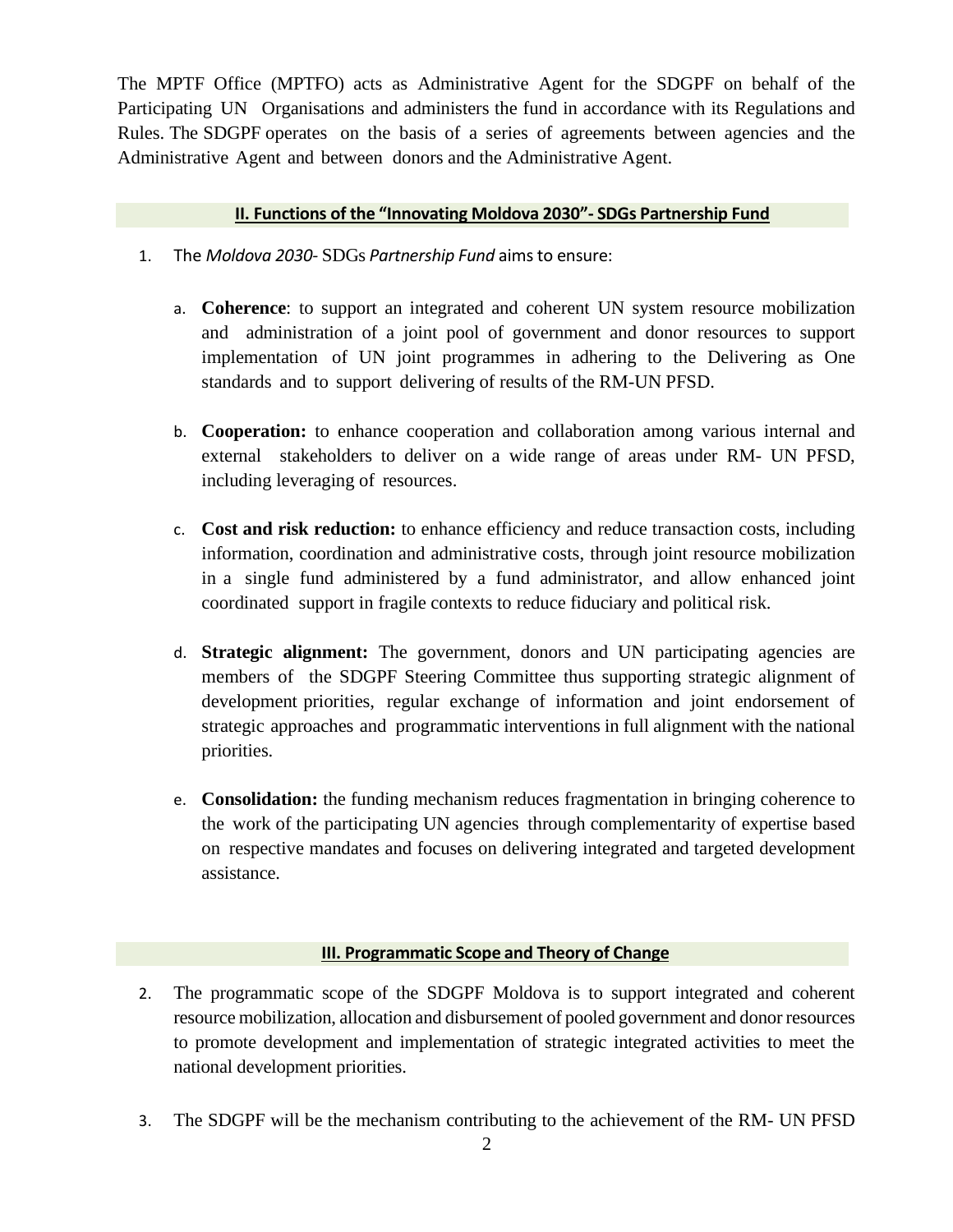outcomes ensuring the continuous application of the Delivering as One approach based on the Standard Operating Procedures (SOPs) of the United Nations Development Group (UNDG). It will facilitate the implementation of the One Programme component by consolidating and strengthening the coherence of the programme of cooperation between the Government and United Nations system agencies.

4. The SDGPF Moldova represents a key instrument for the United Nations Moldova to enable change to happen in line with its *Vision 2030* and formulate programming priorities. The below Theory of Change showcases the long-term changes aimed to be achieved through the various programmatic interventions: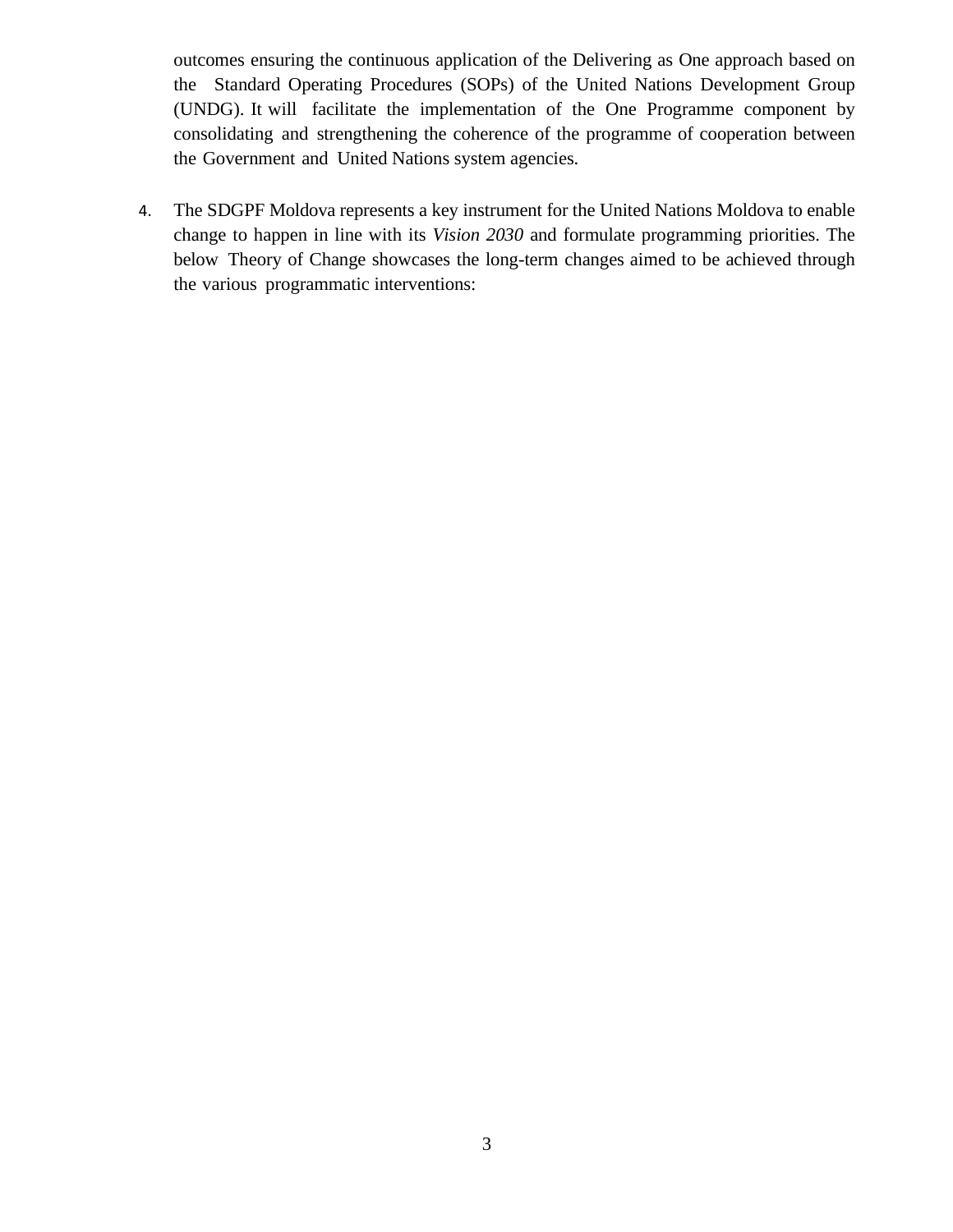#### OUTCOMES IMPACT

|                                                                                                                                                                                            | Priority area 1: GOVERNANCE, HUMAN RIGHTS AND GENDER<br><b>EQUALITY</b>                                                                                                                                                                                                                                                                                                                                                                                                                                                                                                                                                                                                                                                                                                                                                                                                                                                                                                                   |                                                                                                                     |  |  |
|--------------------------------------------------------------------------------------------------------------------------------------------------------------------------------------------|-------------------------------------------------------------------------------------------------------------------------------------------------------------------------------------------------------------------------------------------------------------------------------------------------------------------------------------------------------------------------------------------------------------------------------------------------------------------------------------------------------------------------------------------------------------------------------------------------------------------------------------------------------------------------------------------------------------------------------------------------------------------------------------------------------------------------------------------------------------------------------------------------------------------------------------------------------------------------------------------|---------------------------------------------------------------------------------------------------------------------|--|--|
|                                                                                                                                                                                            | The people of Moldova, in particular the most vulnerable, demand and<br>1.<br>benefit from democratic, transparent and accountable governance,<br>gender-sensitive, human rights- and evidence-based public policies,<br>equitable services, and efficient, effective and responsive public<br>institutions.                                                                                                                                                                                                                                                                                                                                                                                                                                                                                                                                                                                                                                                                              |                                                                                                                     |  |  |
| Policy advice and<br>technical<br>assistance<br>Data and<br>knowledge<br>generation<br>Capacity-building<br>Strategic<br>partnerships<br>Advocacy and<br>social mobilization<br>Leveraging | Outputs:<br>Output 1.1: National statistical system and central and local government<br>have improved capacities to produce, use and disseminate reliable and<br>disaggregated data Output 1.2. Independent human rights institutions,<br>government, CSOs and mass media have strengthened capacity to<br>timely and strategically monitor, report and act on systemic human rights<br><i>issues</i><br>Output 1.3: National institutions have capacities to develop, implement,<br>and monitor legislation, policies and budgets to advance integrity,<br>gender equality and human rights commitments in inclusive and<br>participatory way<br>Output 1.4: Youth, women and men, including from vulnerable groups,<br>have increased capacities and skills to participate in democratic<br>governance and claim their rights Output 1.5: Justice system has<br>increased capacities and skills to provide gender                                                                       | Improved<br>well- being of<br>people of<br>Moldova, in<br>particular of<br>the most<br>vulnerable, in<br>a just and |  |  |
| resources from<br>public and<br>private sources                                                                                                                                            | sensitive and child-friendly services, especially to the most vulnerable<br><b>Priority area 2: SUSTAINABLE, INCLUSIVE AND EQUITABLE</b><br><b>ECONOMIC GROWTH</b>                                                                                                                                                                                                                                                                                                                                                                                                                                                                                                                                                                                                                                                                                                                                                                                                                        | equitable<br>society, in line<br>with                                                                               |  |  |
| Modelling/piloting<br>of innovative<br>approaches for                                                                                                                                      | 2.<br>The people of Moldova, in particular the most vulnerable, have<br>access to enhanced livelihood opportunities, decent work and<br>productive employment, generated by sustainable, inclusive and<br>equitable economic growth.                                                                                                                                                                                                                                                                                                                                                                                                                                                                                                                                                                                                                                                                                                                                                      | international<br>human rights<br>standards and<br>Vision 2030                                                       |  |  |
| scaling up<br>countrywide<br>Communication<br>for behaviour<br>change                                                                                                                      | Outputs:<br>Output 2.1: Public institutions, civil society and private businesses have<br>improved capacities to design, develop and implement innovative,<br>gender-sensitive policies and services towards inclusive and sustainable<br>economic growth and productive employment<br>Output 2.2: People from vulnerable groups (including women, youth,<br>people from special status regions) have relevant skills and knowledge<br>and improved access to resources and sustainable jobs and livelihoods<br>Output 2.3: Adolescents and youth (girls and boys, including NEET) are<br>more resilient and have relevant skills to transition successfully from<br>school to gainful employment.<br>Output 2.4: Local public authorities, their communities and other<br>partners have capacities to improve public services and develop<br>infrastructure to enhance access to sustainable local development and<br>inclusive labour markets, including in regions with special status |                                                                                                                     |  |  |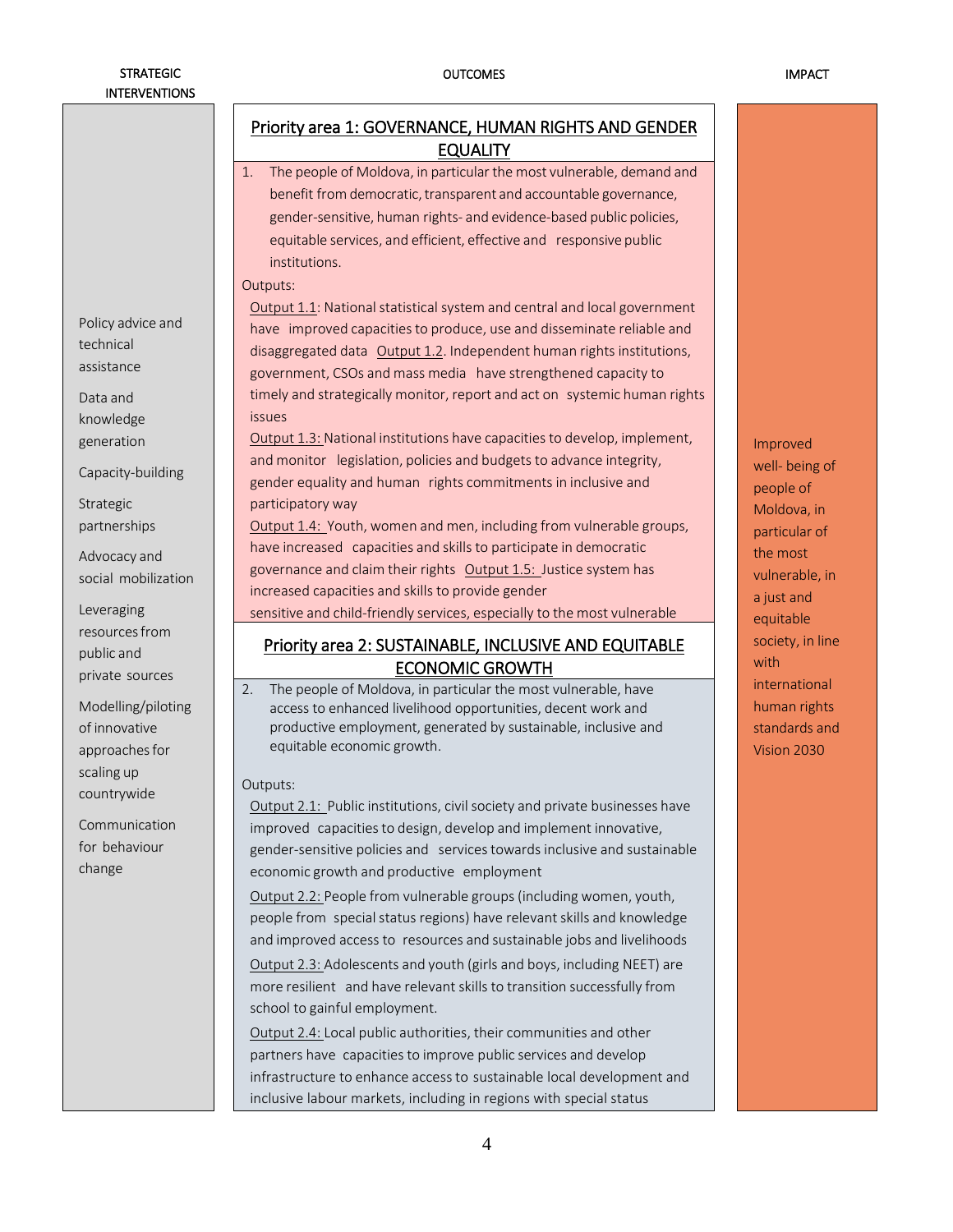# Priority area 3: ENVIRONMENTAL SUSTAINABILITY AND **RESILIENCE**

3. The people of Moldova, in particular the most vulnerable, benefit from enhanced environmental governance, energy security, sustainable management of natural resources, and climate and disaster resilient development. Outputs:

Output 3.1: Public and residential buildings in rural and urban areas increased their use of renewables and energy efficiency Output 3.2: Local public authorities improved their capacities to apply sustainable management practices of pasture, forest and water ecosystems

Output 3.3: National and sub-national governments have improved capacities to integrate adaptation and mitigation to climate change into development plans and implement practices to reduce population's vulnerability

# Priority area 4: INCLUSIVE AND EQUITABLE SOCIAL DEVELOPMENT

4. The people of Moldova, in particular the most vulnerable, demand and benefit from gender-sensitive and human rights-based, inclusive, effective and equitable quality education, health and social policies and services.

Outputs:

Output 4.1: Health system and civil society have Improved capacity to assure access and quality of health services

Output 4. 2 Women, young people and persons with disabilities have improved capacity and are empowered to access and demand quality education, health and social services

Output 4.3: Educational system has better capacities to deliver quality and inclusive education to all children and youth and address discrimination

Output 4.4: Increased capacity of Ministry of Health, Labour and Social Protection to address poverty through effective social assistance Output 4.5: Governmental and non-government institutions have better capacity to address the violence against women and children

## Priority area 5: COVID-19 PANDEMIC MANAGEMENT AND RESPONSE

5. The Government of the Republic of Moldova and its people successfully overcome the immediate and long-term adverse health, social and economic consequences of the COVID-19 pandemic; Outputs: Output 5.1: The healthcare system and other relevant authorities and stakeholders in Moldova have improved capacities, means and instruments for a rapid response to the gaps, needs and priorities in connection with the outbreak of the pandemic Output 5.2: The social and economic consequences of the outbreak of the pandemic on affected sectors, areas and vulnerable groups are effectively addressed through targeted policy, technical assistance and support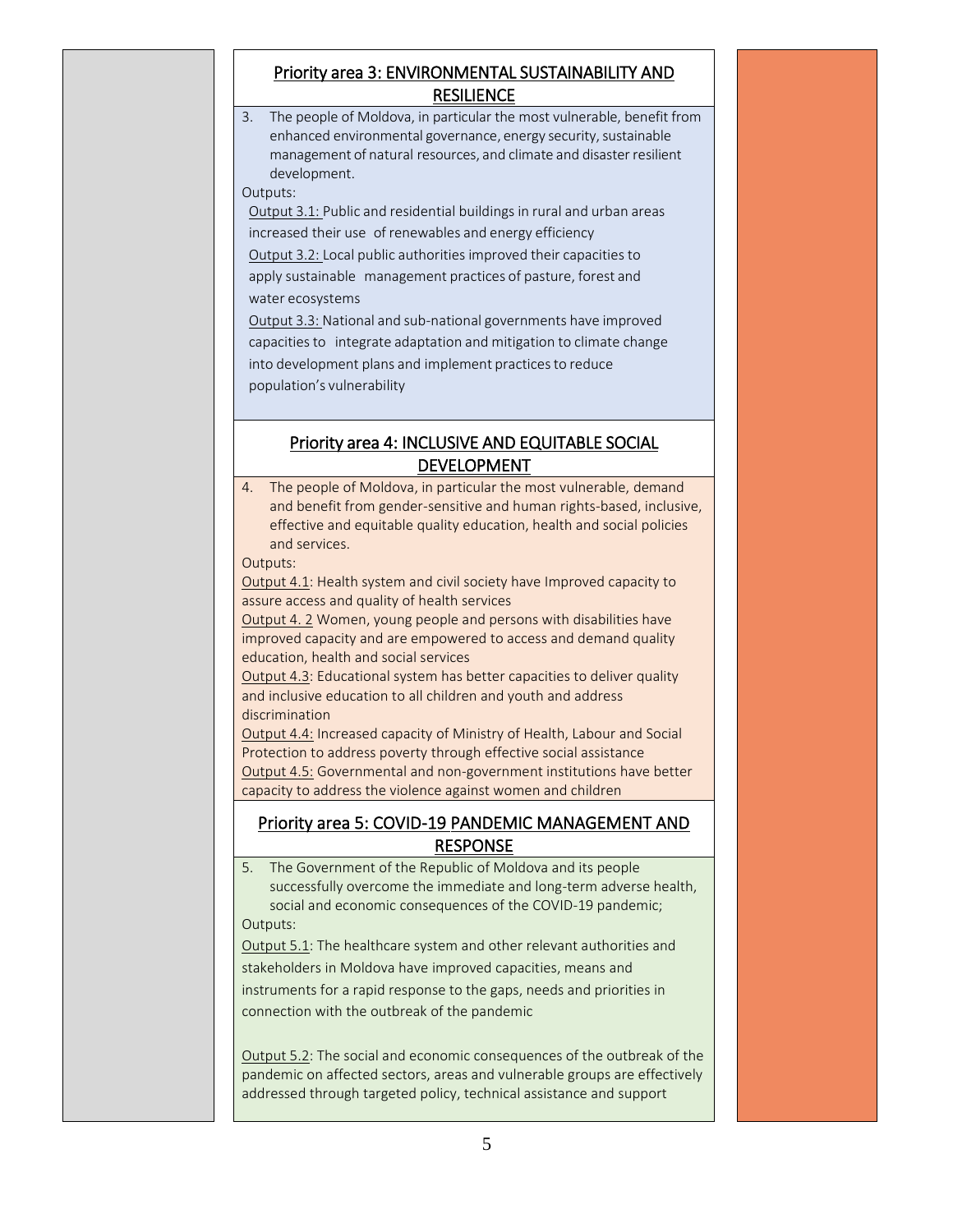#### **SDGPF Steering Committee**

5. The SDGPF Steering Committee will be co-chaired by the State Chancellery as national coordinating authority of the UN-Moldova Partnership Framework for Sustainable Development and the UN Resident Coordinator and will include Head of Agencies of the Participating UN Organizations and relevant donor representatives. The Ministry of Finance, as the national coordination authority of the external assistance, will be invited as an observer.

The main functions of the SDGPF Steering Committee will be to:

- a. Provide general oversight and assume overall accountability regarding the Fund;
- b. Oversee and approve the allocation of available non-earmarked funds according to the priority areas as identified in the RM- UN Republic of Moldova Partnership Framework for Sustainable Development and the Joint Work Plans;
- c. Oversee utilization of funds and approve, as required, re-allocation of funds to joint programmes based on jointly agreed changed priorities. The approval of funds re- allocation within earmarked contributions is delegated to the Programme Steering Committee;
- d. Review and approve the periodic progress reports on implementation of Joint Work Plans consolidated by the Administrative Agent and the Secretariat based on the progress reports submitted by the Implementing Entities;
- e. Approve Fund extensions and update to the Fund TOR, as required.

#### *Criteria for approval of allocation on the non-earmarked funds by the Fund Steering Committee*

- i. UN Coherence: Joint programmes and/or projects are eligible for funding only if they contribute to the RM- UN PFSD;
- ii. Justification: Project or joint programme concept notes detail the justification for the project or programme, its objectives, outcomes, key indicators, activities and respective budgets specifying allocations to individual participating agencies;
- iii. Readiness: The joint programme or project is ready to start with implementation structure in place;
- iv. Predictability: The joint projects or programmes that request resources from the SDGPF are reflected in the UN Joint Annual Workplans or address an unforeseen humanitarian emergency for which the modality of the Consolidated Humanitarian Appeal<sup>1</sup> will be applied;
- v. Impact: The project or programme is expected to have an impact in its area, and to leverage additional resources and progress for other interventions.

 $1$  Various humanitarian financing modalities include: FLASH appeals (quick and speedy); Consolidated Appeals Process (CAP), Central Emergency Response Fund (CERF), Expanded Humanitarian Response Fund (ERF)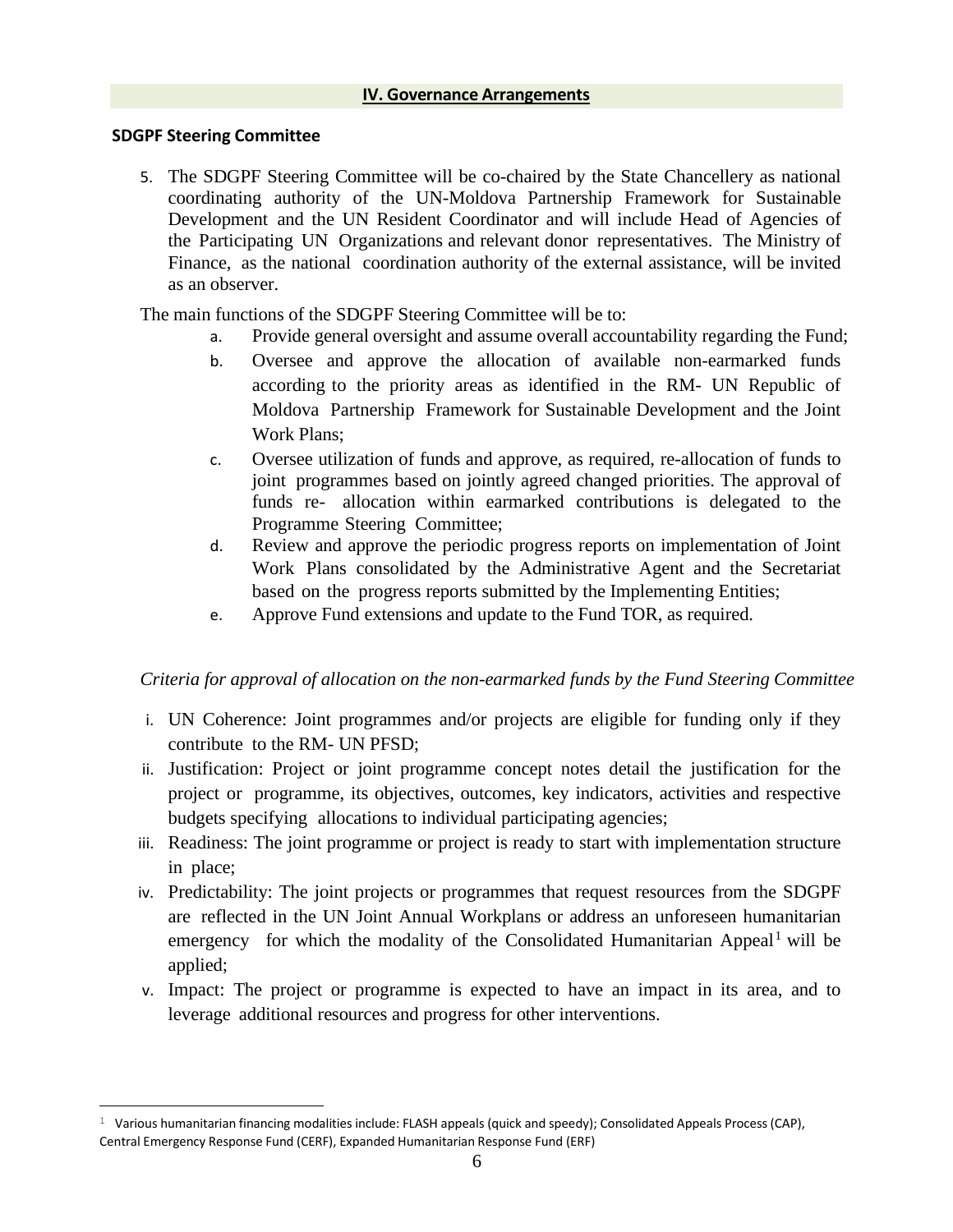6. The membership of the Programme Steering Committees will be defined in joint projects' concept notes developed for the implementation of the Joint Work Plans and it will vary depending on the scope and purpose of the joint programme. The composition of each Programme Steering Committee will comprise representatives of PUNOs, government, donors and civil society.

The main functions of the Programme Steering Committee will be:

- a. Approve joint program documents as per JWPs, including technical proposals and program budgetary frameworks and implementation timetables;
- b. Recommend the allocation and/or re-allocation of funds to specific joint programme activities as reflected in project documents and budgets;
- c. Recommend programme extension subject to prior approval of the MPTF Office;
- d. Request advance fund transfers to the Administrative Agent (signed off by UN member of the Steering Committee);
- e. Oversee the overall program implementation progress against the results and budget framework through regular monitoring, reporting and evaluation.

## **Secretariat**

7. The Resident Coordinator's Office (RCO) will serve as Secretariat of the Fund. The RC office will provide technical and management support and will be the main liaison between the MPTF Office, implementing PUNOs and other stakeholders. As per the SDGPF MOU/SAA, the costs of such support may be charged as direct costs to the earmarked and non-earmarked contributions. The cost of RC office support services is agreed during the programme development process and is incorporated as direct cost in the overall program budget administrative cost (as separate budget lines) and would normally not exceed 3%.

The Secretariat is responsible for:

- a. Advise the Steering Committee on strategic priorities, programmatic and financial allocations (based on Joint Work Plans, inputs from inter-agency working groups and the Administrative Agent, if applicable);
- b. Provide operational support to the Fund Steering Committee;
- c. Consolidate annual and final narrative reports provided by the Participating UN Organisations and share with the Fund Steering Committee for review as well as with Administrative Agent for preparation of consolidated narrative and financial reports;
- d. Facilitate collaboration and communication between Participating UN Organizations to ensure programmes are implemented effectively;
- **e.** Liaise with the Administrative Agent on fund administration issues, including issues related to funds disbursements, project/ fund extensions and project/fund closure.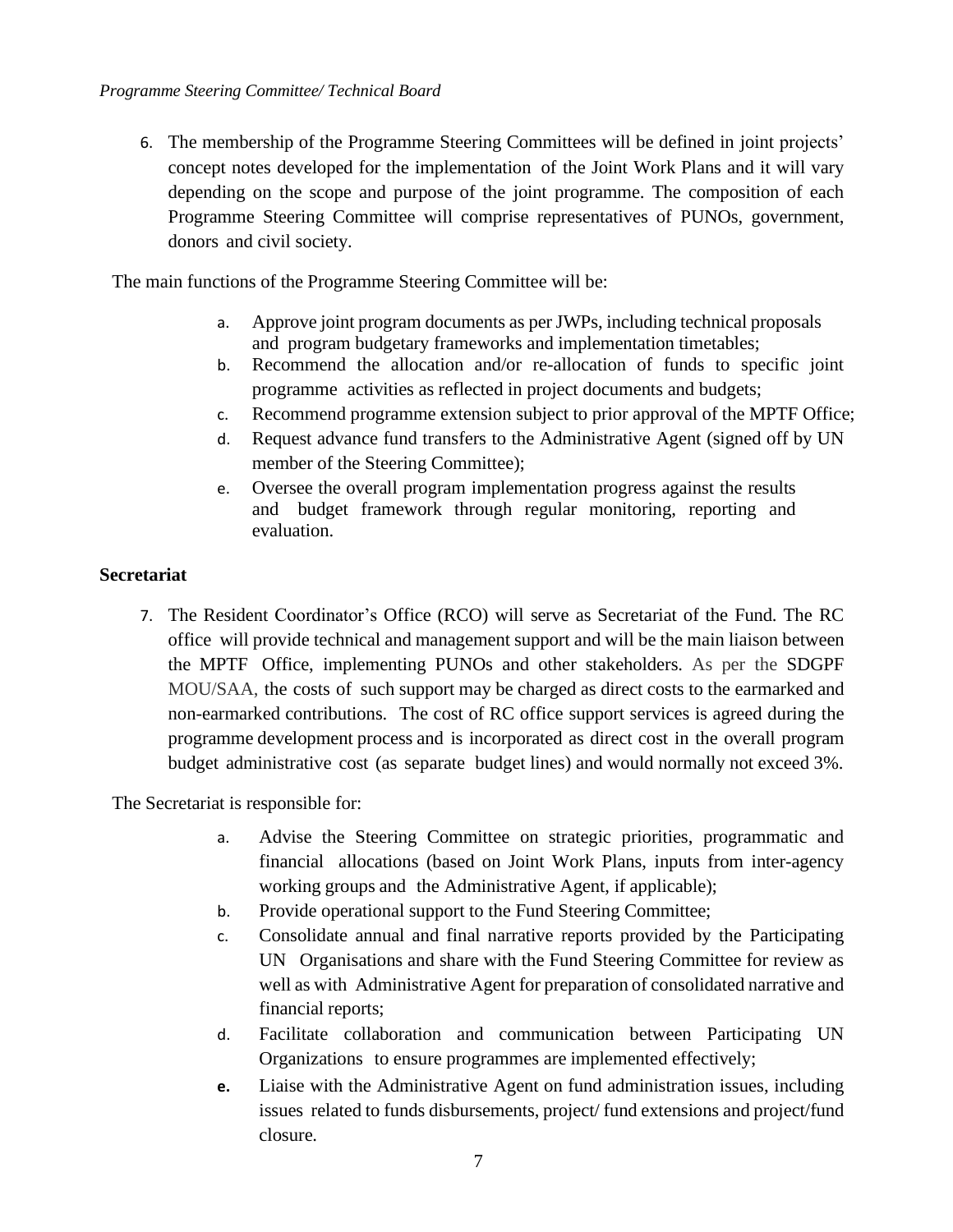#### **The Administrative Agent**

8. The administrative agent (AA) of the SDGPF Moldova will be the Multi Partners Trust Fund Office (MPTFO). As per UNDG "Protocol on the Administrative Agent for Multi-Donor Trust Funds and Joint Programmes, and One UN Funds" the AA will be entitled to allocate an administrative fee of one percent (1%) of the amount contributed by each donor, to meet the costs of performing the AA's standard functions as described in the MOU.

The functions include:

- a. **Fund design:** Support for developing the Fund concept note and the TOR. This includes notably support for the design of the fund architecture, the preparation of the legal instruments based on standard legal agreements, and the development of a logical framework based on the theory of change
- b. **Fund administration:** The Administrative Agent will conclude a Memorandum of Understanding (MOU) with the Participating UN Organisations and Standard Administrative Arrangements (SAAs) with contributing partners. Receipt, administration, and disbursement of funds to the participating organizations in line with the approved project/joint programme documents and budgets.
- c. **Fund reporting:** Based on the narrative reports submitted by the Participating UN Organisations, provide annual and final consolidated narrative and financial reports and financial statements to the Resident Coordinator for onward submission to Donors and the Steering Committee.

#### *The Participating UN Organisations*

- 9. The Participating UN Organizations will be responsible for the implementation of the specific joint projects and programmes. They will assume full programmatic and financial accountability for the funds transferred to them by the Administrative Agent. The Participating UN Organizations will issue the narrative annual and final reports (and other reports if agreed by the Steering Committee).
- 10. For Joint Programmes, the lead agency will coordinate activities related to the Joint Programme. The lead agency consolidates the annual narrative reports, with inputs from all UN participating agencies, in accordance to the MPTF guidance and templates. The reports are consolidated into a fund level report by the RC Office and MPTF Office. The financial reporting is done by the UN agencies HQ's directly to MPTF Office.
- 11. Indirect costs of the Participating Organizationsrecovered through programme support costs will be 7%. All other costs incurred by each Participating Organization in carrying out the activities for which it is responsible under the Fund will be recovered as direct costs.
- 12. The minimum size of individual transfers from the AA to the PUNOs during the implementation phase should be at least \$100,000 per agency per transfer to reduce transaction costs. Transfers can be smaller during the last year of the programmatic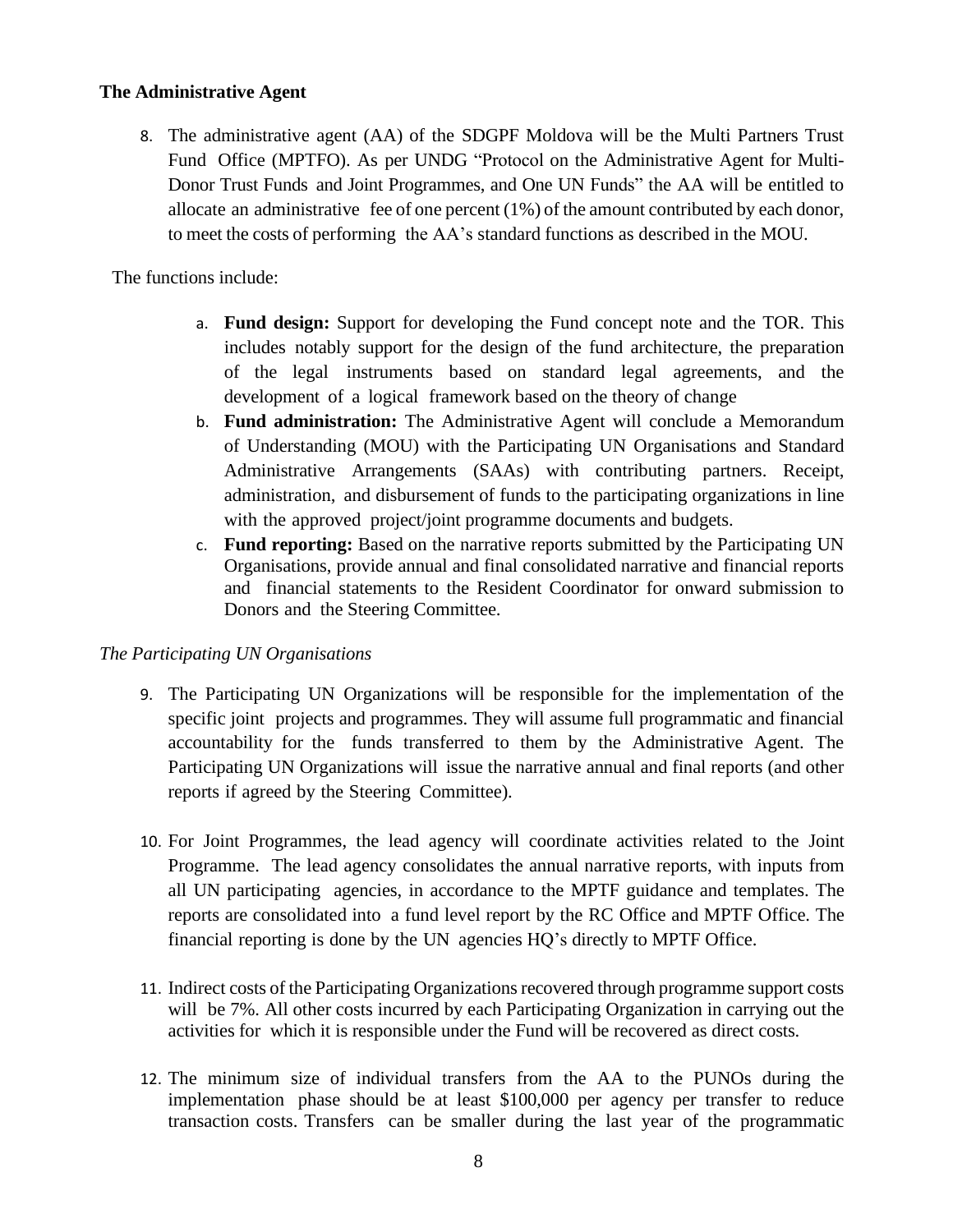framework, when the final round of allocations is made. It is recommended to limit the number of transfer rounds per year so that each project funded from a given SDGPF receives funding at maximum only once per year.

13. As with all programmes supported by the United Nations, projects and programmes will be implemented with the active involvement of relevant line ministries, civil society and other relevant partners.

#### **V. Fund Implementation**

Contributions to the SDGPF Moldova

- 14. Contributions to the SDGPF Moldova may be accepted from governments of Member States of the United Nations or from intergovernmental or non-governmental organizations, or from private sources.
- 15. The SDGPF Moldova will provide matching funding contributions to government allocation aimed at achieving jointly agreed development priorities as outlined in RM -UN PFSD 2018-2022 and as agreed by the SDGPF Moldova Steering Committee.
- 16. Acceptance of funds from the private sector will be guided by criteria stipulated in the UN system- wide guidelines on cooperation between the UN and Business Community (the UN Secretary General's guidelines: [http://www.un.org/partners/business/otherpages/guide.htm\)](http://www.un.org/partners/business/otherpages/guide.htm).
- 17. In support of the overarching aim of the SDGPF Moldova, and to ensure maximum flexibility and adaptation to national priorities, a guiding principle for resource mobilization would be that donors are encouraged to contribute with multi-year, pooled, non-earmarked resources. In the eventuality that this is not possible, earmarking at the level of outcome of the UNDAF will be accepted. Whilst the non-earmarked funding is encouraged, in the donor environment of Moldova, it is more likely that funds will be earmarked to joint programmes. In the case of earmarked funds, to ensure focus on national priorities and allow maximum flexibility in planning and funds allocation, the approval of the fund distribution will be at the level of Programme Steering Committee.
- 18. Contributions to the SDGPF Moldova may be accepted in fully convertible currency. Such contributions shall be deposited in the bank accounts designated by UNDP. The value of a contribution-payment, if made in other than United States dollars, shall be determined by applying the United Nations operational rate of exchange in effect on the date of payment.

#### Fund implementation

19. The SDGPF Moldova will be directly implemented by the UN agencies through targeted programmes designed under the 2018-2022 RM- UN PFSD and as per agreed JWP activities. The fund will have four thematic windows matching the four pillars of the RM-UN PFSD.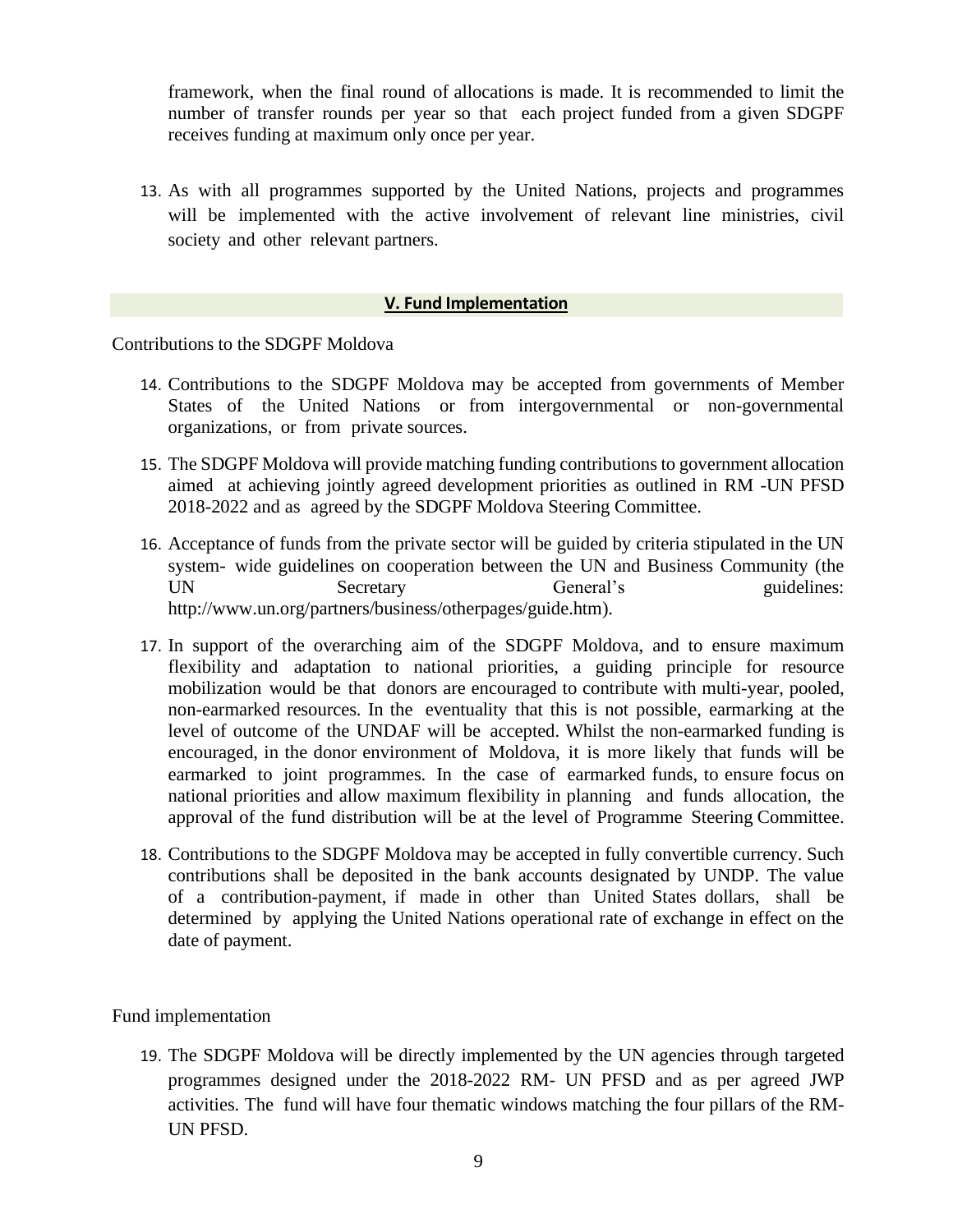- 20. Resources from the SDGPF will be utilized to meet the direct and indirect costs of projects selected for funding and managed by the Participating UN Organizations. Details of such projects, including respective budgets and implementation partners (national entities, NGOs, civil society organizations, non-state actors and inter-governmental organizations) will be set out in the relevant project documents.
- 21. The *project approval* would entail the signing of the project document and budget by the participating UN organizations and agencies and the signing of the Standard Administrative Agreement (SAA) between the MPTF Office and the donor organization.
- 22. For the *Risk Management*, the implementing partners will comply with the policies, procedures and practices of the United Nations Security Management System and will undertake all reasonable efforts to ensure that any management or mitigation plan prepared for the project/ programme comply with such standards. The PUNOs will engage in a constructive and timely manner to address any concerns and complaints raised through the Accountability Mechanism.
- 23. In order to accelerate delivery and increase fund impact, and to ensure that fund operations 'do no harm' and are used for their intended purpose the below risks will be considered as identified in the RM-UN PFSD:

| <b>RISK</b>                                         | <b>IMPACT/PROBABILITY</b> |  |  |
|-----------------------------------------------------|---------------------------|--|--|
|                                                     | High $(5)$ Medium $(3)$   |  |  |
| Political instability                               | High/Medium (15)          |  |  |
| Changing policy priorities                          | High/Medium (15)          |  |  |
| Outward migration                                   | Medium/High (15)          |  |  |
| Economic decline                                    | Medium/Medium (9)         |  |  |
| The unresolved conflict in the Transnistrian region | Medium/High (15)          |  |  |
| Extreme weather events and natural disasters        | Medium/Medium (9)         |  |  |

*1-9 Low; 10- 19 Medium; 20-25 High*

24. The accountability provisions are specified in the legal instruments governing the Fund (MOU, MOA and SAA), and ensure a clear understanding with regards to programmatic and financial accountability of all stakeholders in the course of implementation.

#### **VI. Reporting**

- 25. For each project the Participating UN Organizations will provide the Support Office/Technical Secretariat and the Administrative Agent with annual and final reports and financial statements prepared in accordance UNDG harmonized reporting standards and according to the timing indicated in the MOU/SAA.
- 26. The annual and final reports will be results- oriented and evidence based and will give a summary of results and achievements compared to the goals and objectives of the approved result matrix in the programme document. Both programmatic and financial performance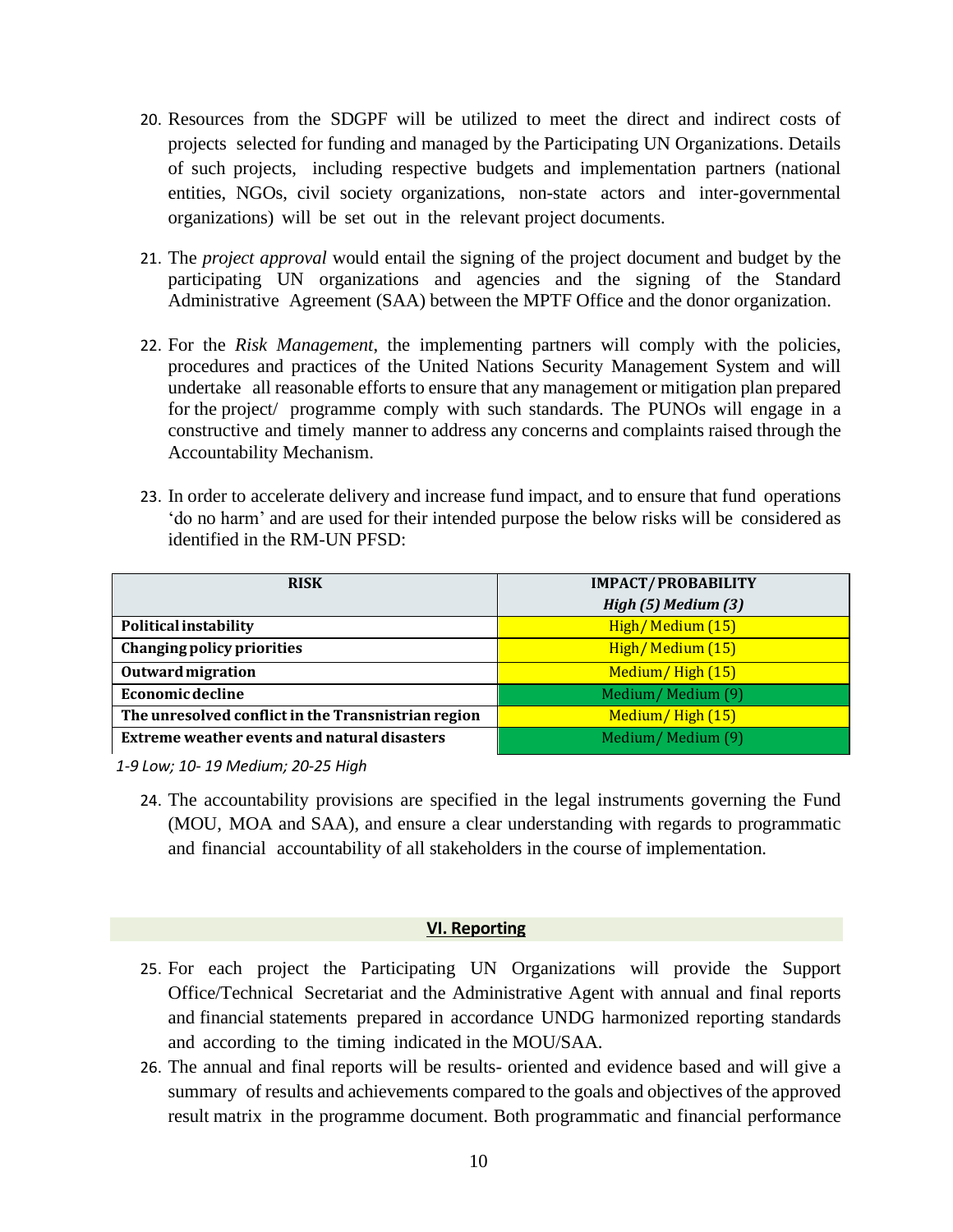indicators will be monitored at the outcome and output level (project level).

- 27. The prime responsibility for collecting data lies with the implementing organisations and will be one of the key elements reflected in their annual report. The SDGPF Secretariat will be responsible for coordinating the data collection and ensuring the proper use of the reporting format.
- 28. The final report will also contain an analysis of how the outcomes and outputs have contributed to the overall impact and delivering on UNDAF sought Outcomes.

#### **VII. Monitoring and Evaluation**

- 29. Programmes supported by the SDGPF will be subject to monitoring and evaluation as agreed in the Republic of Moldova- United Nations Partnership Framework for Sustainable Development 2018-2022, and specifically in Chapter Six. As such, they will be monitored through the annual review of progress against the Partnership Framework's outputs and outcomes conducted by the Government and the UN.
- 30. The Donor, the Administrative Agent and the Participating UN Organizations will hold consultations at least annually, as appropriate, to review the status of the Fund. In addition, the Donor, the Administrative Agent and the Participating UN Organizations will discuss any substantive revisions to the Fund, and promptly inform each other about any significant circumstances and major risks.

#### **VIII. Audit**

31. The AA and Participating UN Organizations will be audited in accordance with their own Financial Regulations and Rules and, in accordance with the [Framework](http://mptf.undp.org/document/download/13486) for Joint Internal [Audits](http://mptf.undp.org/document/download/13486) of UN Joint [Activities](http://mptf.undp.org/document/download/13486) which has been agreed to by the Internal Audit Services of Participating UN Organizations and endorsed by the UNDG in 2014.

#### **IX. Public Disclosure**

- 32. Subject to the regulations, rules, policies and procedures of the Participating UN Organization, information given to the press, to the beneficiaries of the Fund, all related publicity material, official notices, reports and publications, will highlight the results achieved and acknowledge the role of the Host Government, the Donor, the Participating UN Organizations, the Administrative Agent and any other relevant entities.
- 33. The Administrative Agent in consultation with the Participating UN Organizations will ensure that decisions regarding the review and approval of the Fund as well as periodic reports on the progress of implementation of the Fund are posted, where appropriate, for public information on the websites of the UN in Moldova website <http://md.one.un.org/> and the Administrative Agent website<http://mptf.undp.org/> .